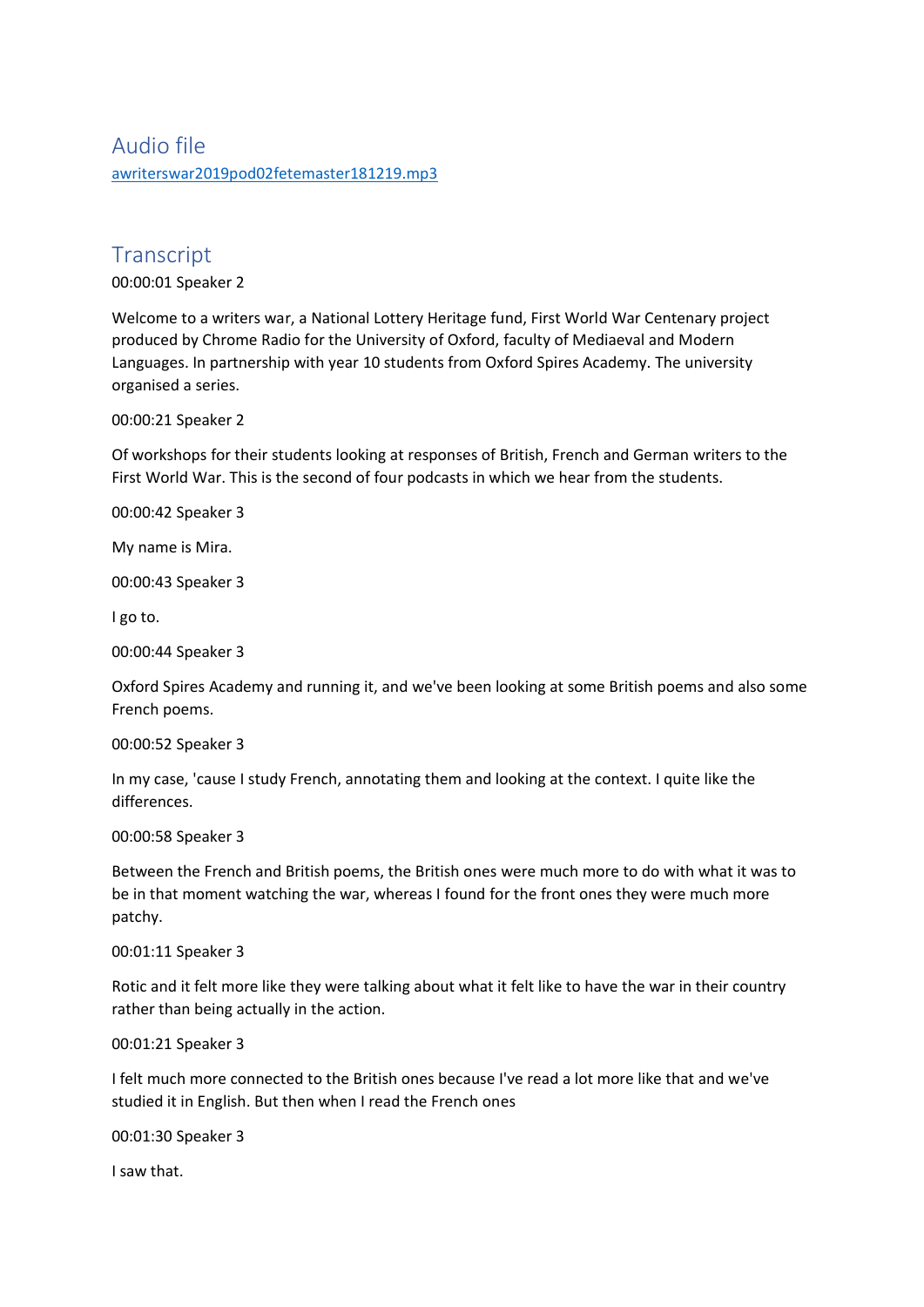00:01:31 Speaker 3

Although they were going through the same experiences, it felt very different. And when I read it, I got a different feel. From that we went to modelling college to see the archives there, which I found very.

00:01:42 Speaker 3

Very interesting, I enjoyed looking at how people reacted to the war. I wasn't very good at reading the letter because I'm not very good at reading handwriting, even my own.

00:01:56 Speaker 3

We were asked to write a poem about Modern Warfare using annotations so that it could explain for future generations what it was like to be in the war so.

00:02:07 Speaker 3 That they could feel.

00:02:08 Speaker 3

It a bit.

00:02:08 Speaker 3

Better I enjoy writing poetry.

00:02:12 Speaker 3

And we've done competitions at our school before, which I like, but I kind of struggled because I haven't really had a feel for what warfare is actually like, so I couldn't really say from personal experience what it was like to be in the war or in any future wars. I think the workshops did.

## 00:02:32 Speaker 3

Make me more aware of what was happening, but also it helped me to understand the First World War a bit more than that I think and what it was like.

00:02:52 Speaker 1

Corrupted landscapes, garbled grief in agony. The rhythm of ammunition, deafening the people. The violent crashes of bombs, obliterating the scene.

00:03:01 Speaker 1

The innocent lives snatched away by warfare. The blue skies lighting the day. The flourishing nature green and bright.

00:03:09 Speaker 1

I'm George and I'm going to Oxford Spies Academy.

00:03:13 Speaker 1

I wrote that poem to contrast the warfare from 100 years ago to now. Now we have quite a peaceful society.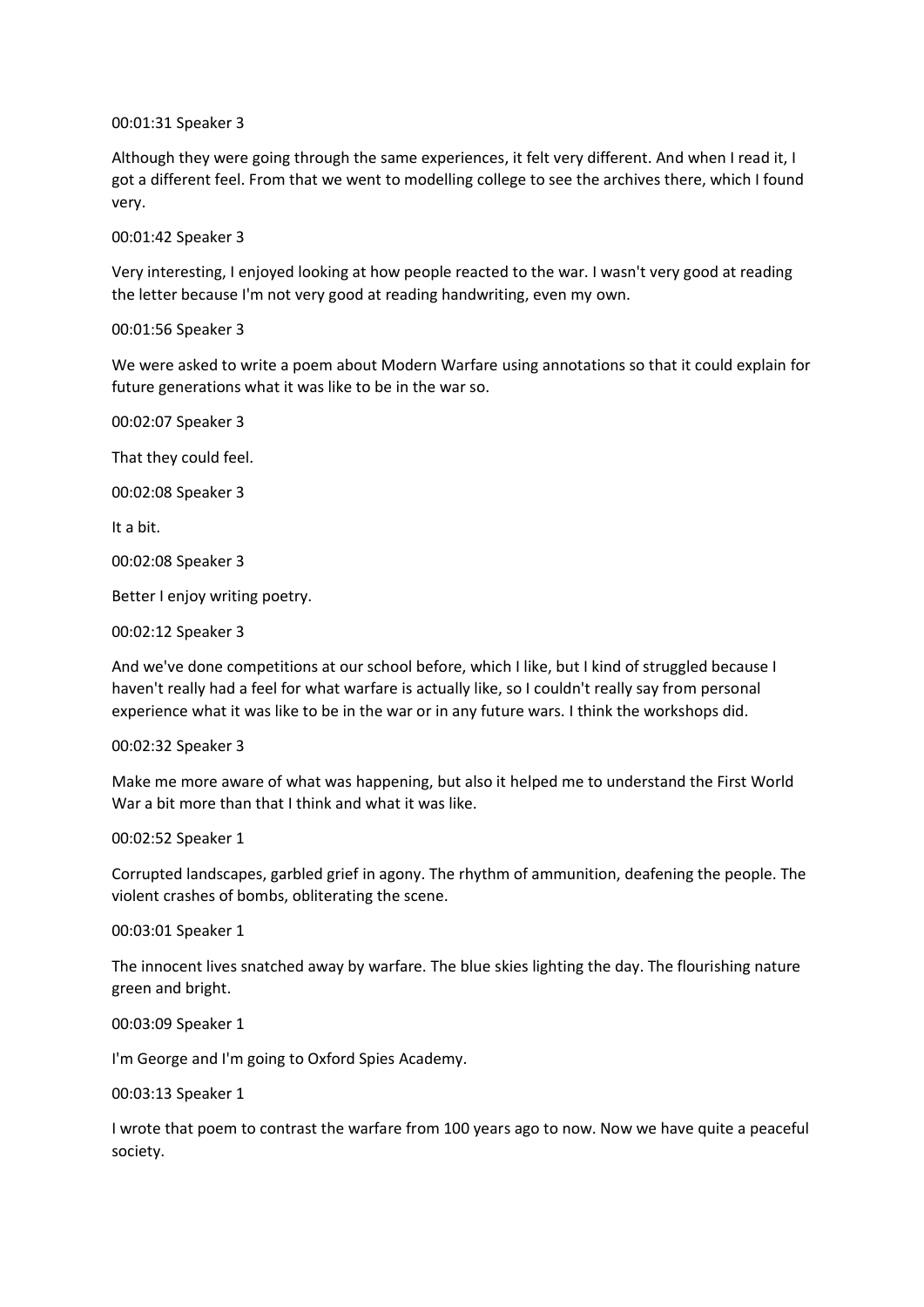#### 00:03:23 Speaker 1

100 years ago, France was struck with war. People went off to fight. Many innocent lives were taken.

00:03:29 Speaker 1

During this project could give me an insight of my ancestors, how they were in the war. My mum is Japanese and my dad lets you French, so in part French.

#### 00:03:40 Speaker 1

I've been looking at French and English poems. There's quite a contrast between the French and English poems. The French are quite romantic.

## 00:03:48 Speaker 1

Whereas the English are quite gritty, nasty. Even though France was struck with war the most with Germany wading them.

#### 00:03:55 Speaker 1

The French talk about the joys of going to war, whereas the English, their anti war and England wasn't really hit that much by the war. Some poems were quite emotional with the goriness.

## 00:04:08 Speaker 1

Even some romantic ones, they hit you quite hard. Apolinar wrote a poem which described the many joys of war.

## 00:04:16 Speaker 1

We studied Wolford Ohms Dulcedo contest and it really did show the reality of being in the trenches. There was a base gas gas which was highlighted in upper case. It showed the dangers. People would probably scared in the trenches in the war. The workshops.

#### 00:04:37 Speaker 1

They've given me a insight from the fighters. The people in the trenches, what they were thinking, what was on their mind. It was quite inspirational with the poetry and yeah, it could inspire me to write some more poetry.

## 00:05:04 Speaker 5

Hello, my name is Garrincha and we're in Oxford Spies Academy. My family's from Team Leicester near Australia, but South of Indonesia.

## 00:05:13 Speaker 5

We've been learning about French and German perks views on the war. You seem like a variety of different perspectives. The poets are soldiers and also people who are.

00:05:24 Speaker 5

Being defended from the front lines.

00:05:26 Speaker 5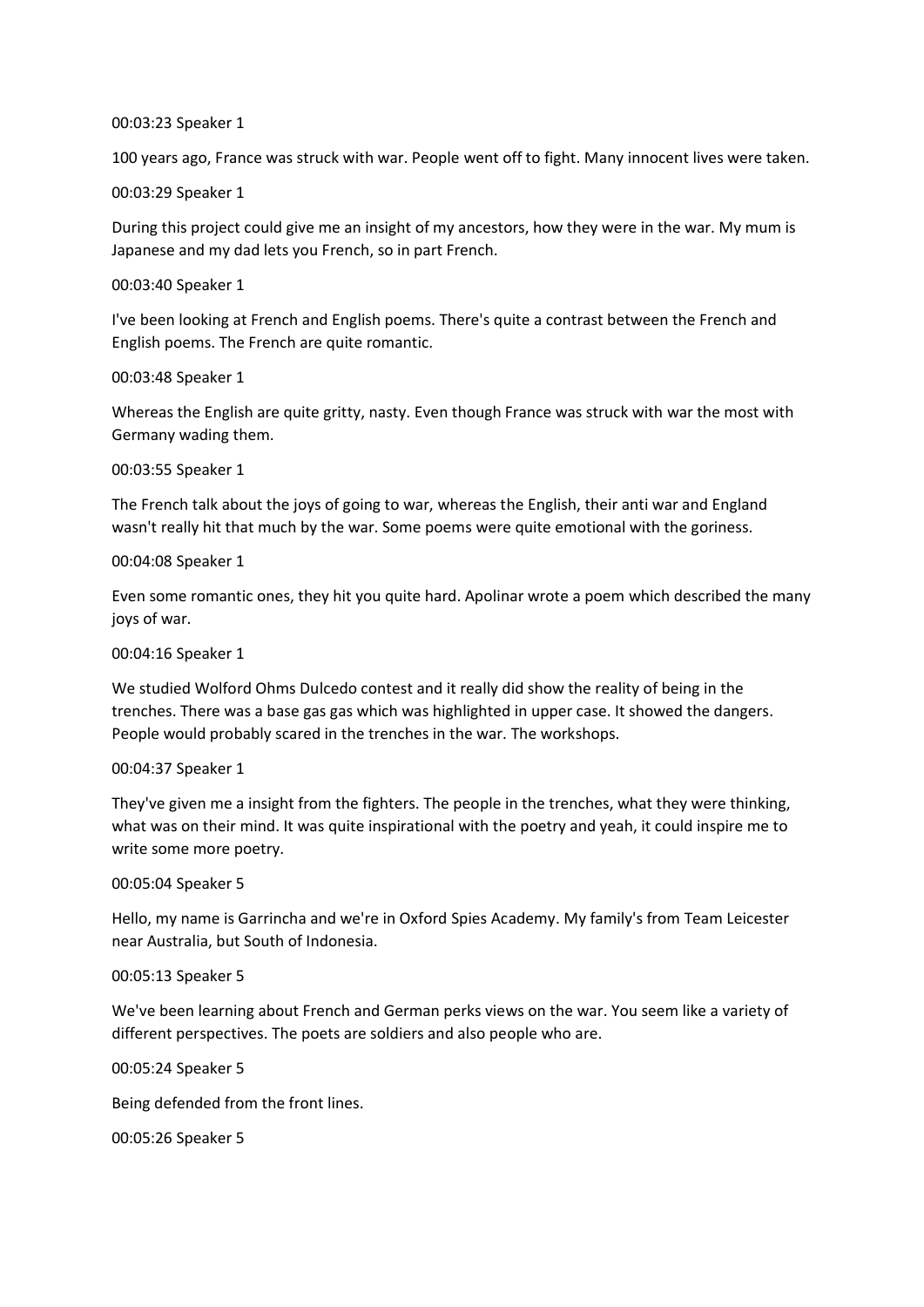But things that made impression on me. Well, a polymer is quite weird. One. The way he describes the war, I think it was his way of coping with it, because despite being in this horrible, devastating war, he still through his art.

00:05:40 Speaker 5

It was fun. He had described it to be leisurely in one of his poems, along the lines of the cavalry. He was writing a poem.

00:05:47 Speaker 5

To his girlfriend, it was quite intimate and he went on to describe the explosions to be bright and pink, like the \*\*\*\*\*\*\* a whole woman breast.

00:05:58 Speaker 5

And I was very confused 'cause I saw a poem from Milford Owen don't share the core missed and he described the war as this terrible, horrific place where people are dying all around you.

00:06:11 Speaker 5

I feel like the first world rule is a real eye opener to everyone around the world.

00:06:16 Speaker 5

And even though I've never experienced combat on the front lines, I still resonate with the people who suffered and so writing a poem was quite intimate.

00:06:26 Speaker 5

I found the challenging at first, but as I delve deeper I've got into the mindset of how a soldier would think of what.

00:06:33 Speaker 5

He would experience.

00:06:35 Speaker 5

Because these other parts they didn't just describe it to us. They gave us an image where was like I loved the workshop.

## 00:06:43 Speaker 5

Personally, it was an eye opener for me 'cause there was some stuff that I didn't know before. I didn't even know that French and English relations before the war were quite tense. 'cause now in the modern era.

00:06:55 Speaker 5

The peaceful it inspires me that we can't just forget about this stuff that happened before because these poets, what they wrote wasn't just to tell people it was also to leave a mark to show the world that we can't go through this stuff again.

00:07:20 Speaker 6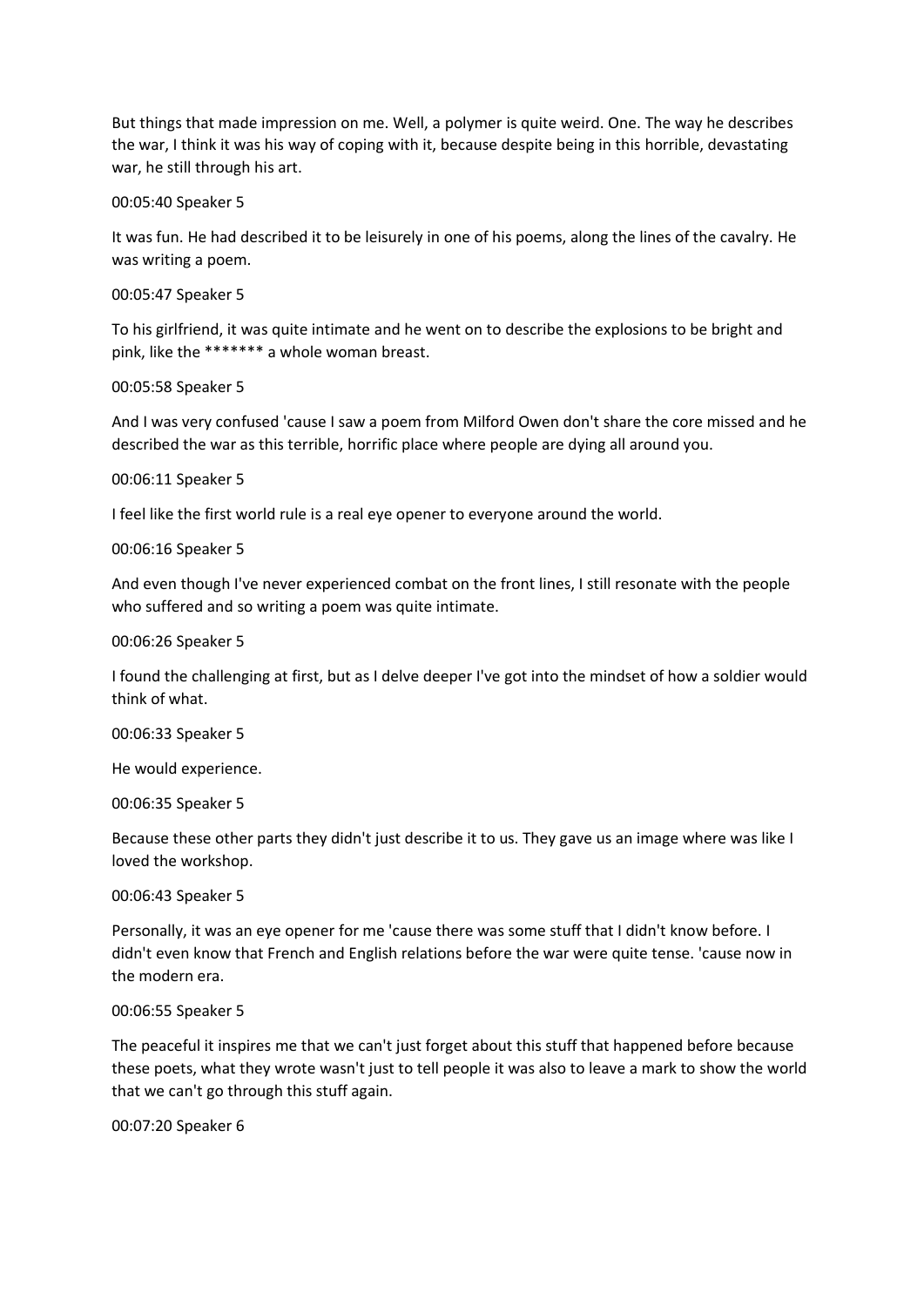I'm joining another student talks aspires Academy. We've been doing workshops on different poets in the First World War from different countries. So poets from England, like Wilfred Owen and Siegfried Sassoon poets from France.

00:07:36 Speaker 6

Germany, I'm actually doing both German and French, but I decided to look at the French poets because I'm better at French.

00:07:44 Speaker 6

It was really interesting to see how that sheets were very different between English and the French. We were talking about how the French were much more patriotic. There was one.

00:07:56 Speaker 6

Extract from a book written by a French interpreter, working with both the French and English armies, trying to get them to see the same side.

00:08:04 Speaker 6

He noticed a difference in that cheers to war and said to get a Frenchman interested in a boxing match.

00:08:11 Speaker 6

You should tell him that his national honour is at stake, but to get an Englishman interested in.

00:08:17 Speaker 6

A war you.

00:08:18 Speaker 6

Should compare it to a boxing match. Then after school he went to maudlin college to look at the archives.

00:08:24 Speaker 6

That was really interesting because you got to see actual letters. Soldiers had written home.

00:08:29 Speaker 6

There was a letter that a soldier had written home to the head of the college, and then there was another letter which was the boy's parents replying to the head of the college because the soldier had died and the head of the college had written to his parents and it was really poignant to see the actual handwriting of these people. What we also did.

00:08:49 Speaker 6

As we try to write our own poems about wool, I actually found it a bit tricky because I've been very lucky and haven't had to experience any war in my life.

00:08:59 Speaker 6

We just learned about the 1st and 2nd world wars and heard about wars that are going on in other countries and then.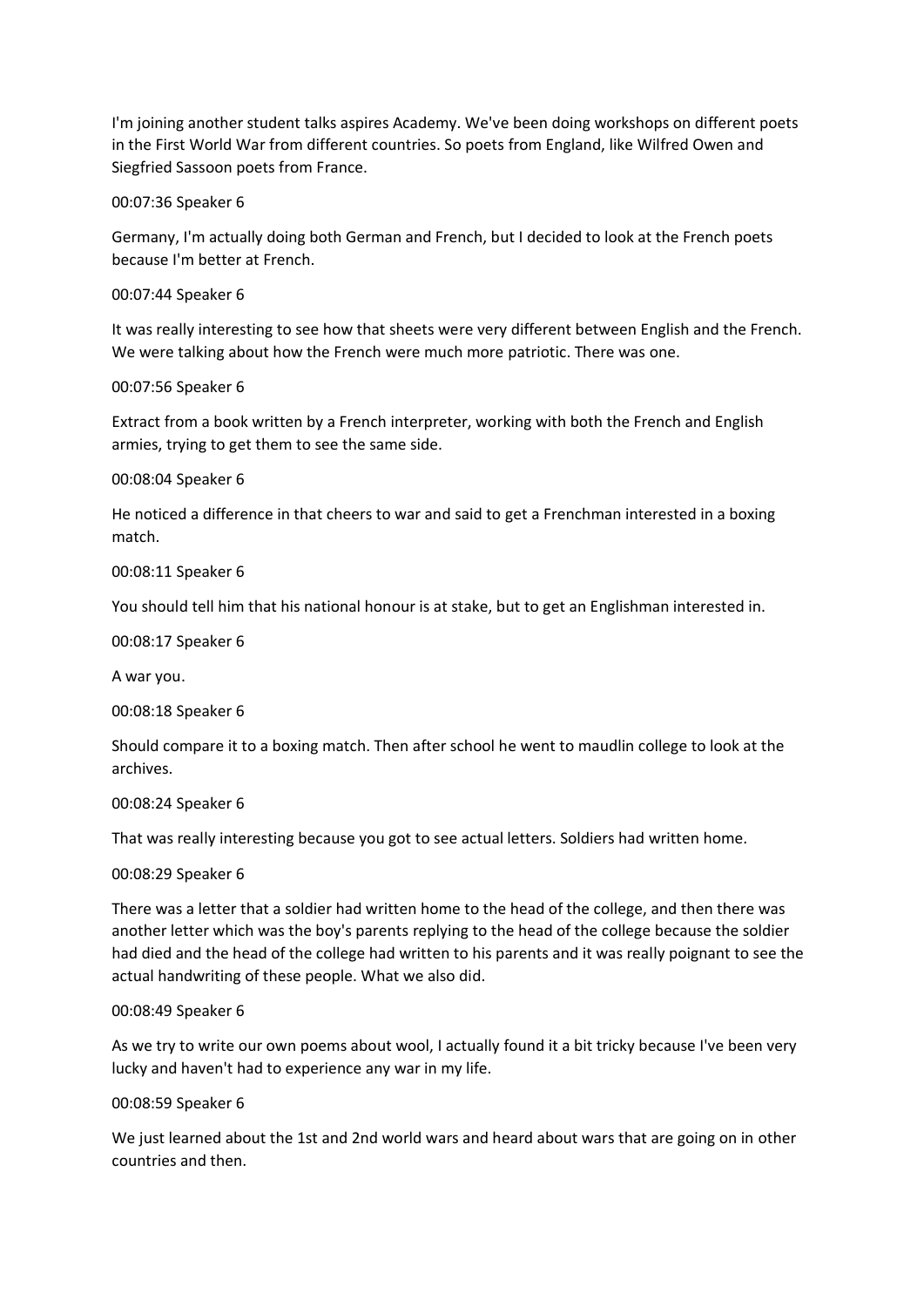## 00:09:06 Speaker 6

Use and I can really only imagine what that's like. I feel it's almost slightly hypocritical to write about war if you haven't actually experienced it.

## 00:09:18 Speaker 6

I'd almost rather write about not having experienced war and the feelings that come with that when I hear about other people who are caught.

## 00:09:26 Speaker 6

Up in wars across the world.

## 00:09:29 Speaker 6

The workshops reminded me about the horrible reality that was World War One that loads of people died and loads of lives were ruined because of it.

## 00:09:39 Speaker 6

Hopefully nothing like that will ever happen again, and I think we should use Remembrance, sing or us to remember them, but also to remember that we shouldn't let that happen again.

## 00:09:49 Speaker 6

I'm going on exchange to Germany. This is artist in Germany who makes these things called stumbling stones which are really small rocks and metal about the size of cobblestones, and they're inscribed with names and dates of birth and death of people who were killed in World War Two by the Nazis.

## 00:10:05 Speaker 6

We're going to go and look at those and clean them, and we're researching certain people who were killed by the Nazis. So it's interesting relating those people to what we've done here. Thinking about both the world wars.

## 00:10:25 Speaker 7

My name is John Luca Walker. I am at Oxford Spires Academy. Over the past few weeks we've been analysing some raw poetry from World War One. Looking at both the English and French perspective.

## 00:10:35 Speaker 7

But what really interested me was the attitudes towards war. The French were very patriotic and they saw war as not just a fight, but also an act of art, whereas the English, for example Wilfred Owen in his poem dot cheque, the calmest was very visceral. The saw was quite disgusting thing.

## 00:10:55 Speaker 7

And he was deeply against it.

## 00:10:57 Speaker 7

I think the reason that the English and French opinions were so different was the French sense of patriotism. We don't really have as much England.